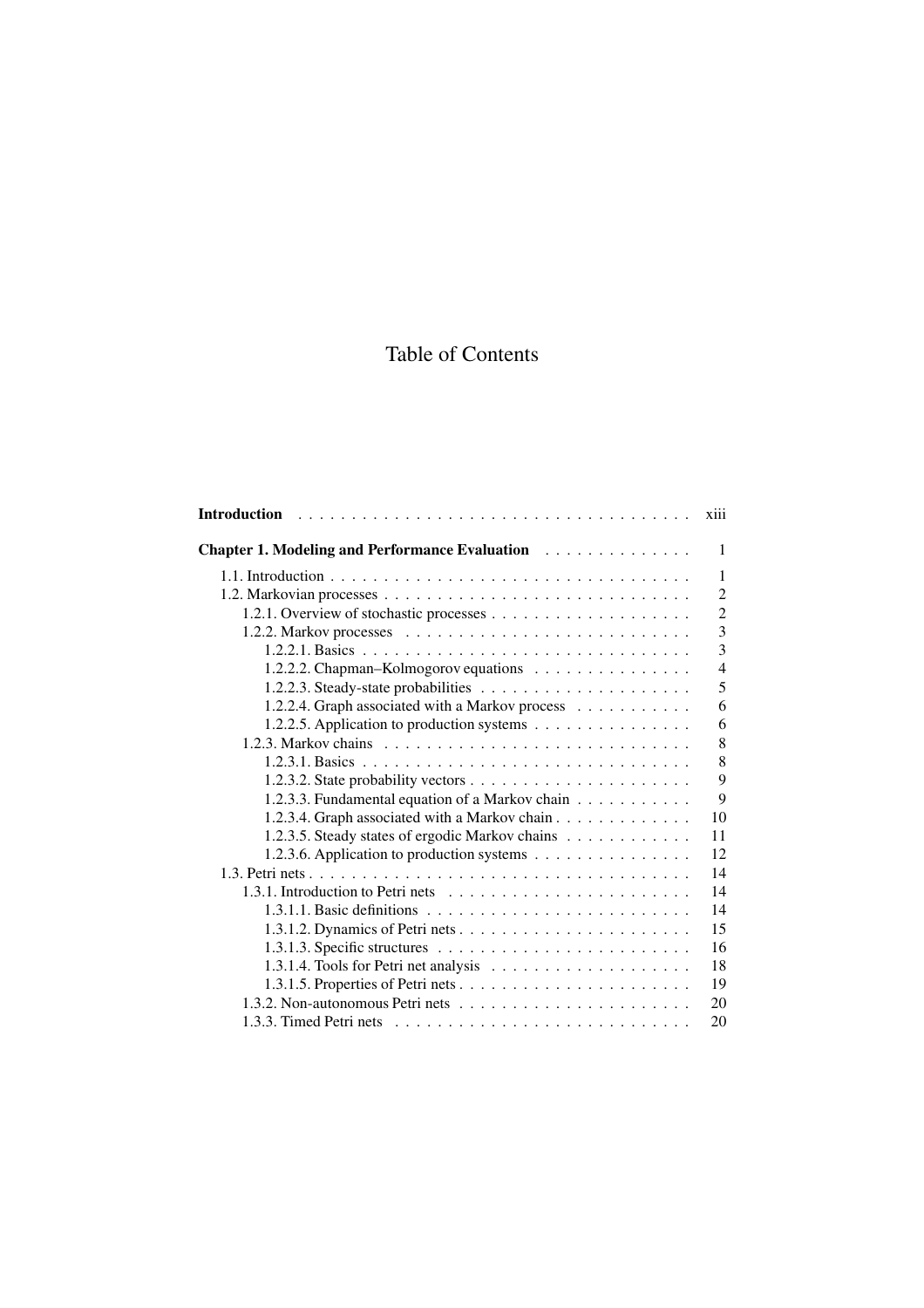## vi Optimization of Logistics

|                                                                                          | 23 |
|------------------------------------------------------------------------------------------|----|
| 1.3.4.1. Fundamental equation and performance analysis                                   | 24 |
|                                                                                          | 25 |
|                                                                                          | 27 |
|                                                                                          | 28 |
| 1.3.6.1. Firing time $\ldots \ldots \ldots \ldots \ldots \ldots \ldots \ldots \ldots$    | 29 |
|                                                                                          | 29 |
|                                                                                          | 30 |
|                                                                                          | 30 |
|                                                                                          | 30 |
|                                                                                          | 31 |
| 1.3.6.7. Generator of Markovian processes                                                | 31 |
|                                                                                          | 32 |
|                                                                                          | 32 |
| 1.3.6.10. Performance indices (steady state)                                             | 35 |
|                                                                                          | 36 |
| 1.4.1. The role of simulation in logistics systems analysis                              | 36 |
| 1.4.2. Components and dynamic evolution of systems                                       | 37 |
| 1.4.3. Representing chance and the Monte Carlo method                                    | 38 |
| 1.4.3.1. Uniform distribution $U[0,1]$                                                   | 38 |
|                                                                                          | 39 |
|                                                                                          | 41 |
|                                                                                          | 41 |
| 1.4.4.2. Simulating discrete random variables                                            | 44 |
| 1.4.4.3. Simulating continuous random variables                                          | 47 |
|                                                                                          | 52 |
| 1.4.5.1. Key aspects of simulation $\ldots \ldots \ldots \ldots \ldots \ldots$           | 52 |
|                                                                                          | 57 |
|                                                                                          | 57 |
|                                                                                          | 58 |
|                                                                                          |    |
|                                                                                          | 61 |
|                                                                                          | 61 |
| 2.2. Polynomial problems and NP-hard problems                                            | 62 |
|                                                                                          | 62 |
| 2.2.2. Example of calculating the complexity of an algorithm                             | 63 |
| 2.2.3. Some definitions $\ldots \ldots \ldots \ldots \ldots \ldots \ldots \ldots \ldots$ | 64 |
|                                                                                          | 64 |
| 2.2.3.2. Pseudo-polynomial-time algorithms                                               | 64 |
|                                                                                          | 64 |
| 2.2.4. Complexity of a problem $\dots \dots \dots \dots \dots \dots \dots \dots$         | 64 |
|                                                                                          | 64 |
|                                                                                          |    |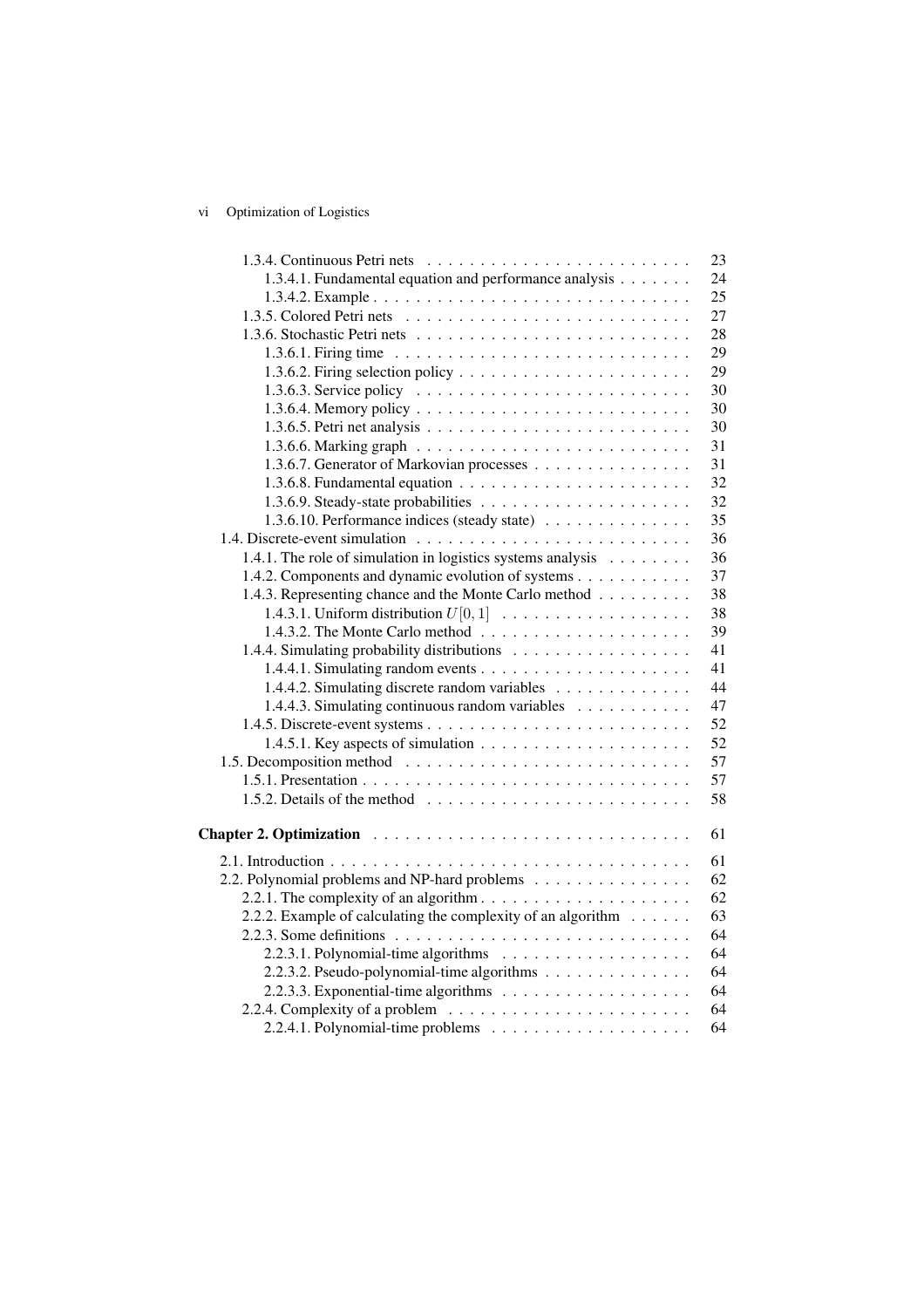|                                                                                       | 64 |
|---------------------------------------------------------------------------------------|----|
|                                                                                       | 64 |
|                                                                                       | 64 |
|                                                                                       | 65 |
|                                                                                       | 65 |
|                                                                                       | 66 |
|                                                                                       | 67 |
|                                                                                       | 67 |
| 2.4.1.2. Encoding the solutions $\ldots \ldots \ldots \ldots \ldots \ldots$           | 67 |
|                                                                                       | 68 |
|                                                                                       | 70 |
| 2.4.1.5. Constructing the population in the next generation                           | 70 |
| 2.4.1.6. Stopping condition $\ldots \ldots \ldots \ldots \ldots \ldots \ldots \ldots$ | 70 |
|                                                                                       | 70 |
|                                                                                       | 70 |
| 2.4.2.2. Management of pheromones: example of the traveling                           |    |
|                                                                                       | 71 |
|                                                                                       | 72 |
|                                                                                       | 73 |
| 2.4.3.2. Representing the solution $\ldots \ldots \ldots \ldots \ldots \ldots$        | 73 |
| 2.4.3.3. Creating the neighborhood $\ldots \ldots \ldots \ldots \ldots \ldots$        | 74 |
|                                                                                       | 75 |
|                                                                                       | 76 |
|                                                                                       | 76 |
|                                                                                       | 76 |
| 2.4.4.2. An illustrative example $\ldots \ldots \ldots \ldots \ldots \ldots$          | 77 |
|                                                                                       | 79 |
|                                                                                       | 79 |
|                                                                                       | 80 |
|                                                                                       | 81 |
|                                                                                       | 81 |
| 2.5.3.2. The Zitzler measure $\ldots \ldots \ldots \ldots \ldots \ldots \ldots$       | 82 |
| 2.5.4. Multi-objective optimization methods                                           | 82 |
|                                                                                       | 82 |
| 2.5.4.2. Approximate methods $\ldots \ldots \ldots \ldots \ldots \ldots \ldots$       | 84 |
|                                                                                       | 89 |
|                                                                                       | 90 |
|                                                                                       | 90 |
|                                                                                       |    |
| Chapter 3. Design and Layout                                                          | 93 |
|                                                                                       | 93 |
| 3.2. The different types of production system                                         | 94 |
|                                                                                       | 97 |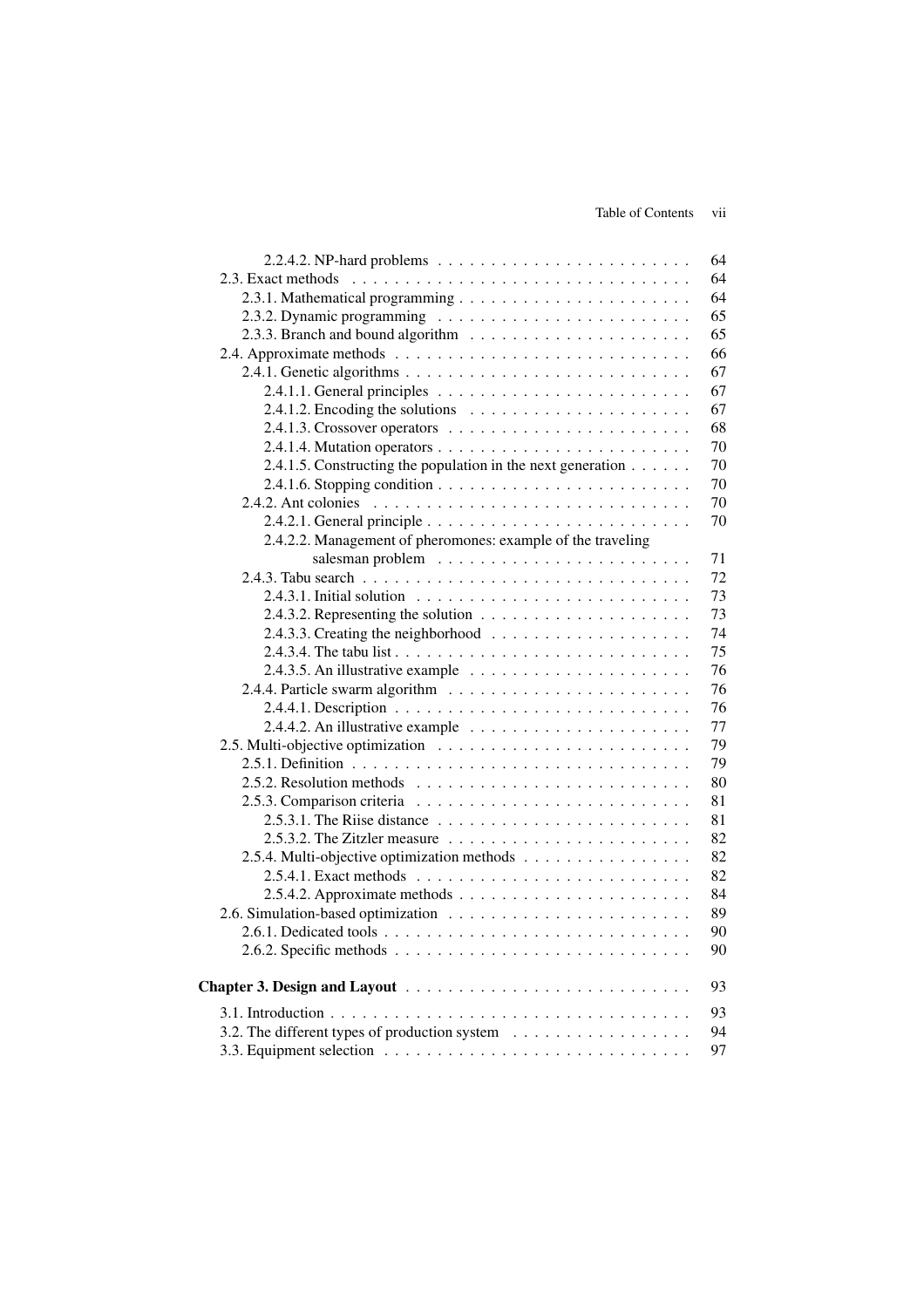## viii Optimization of Logistics

|                                                                                  | 97  |
|----------------------------------------------------------------------------------|-----|
| 3.3.2. Equipment selection with considerations of reliability                    | 99  |
| 3.3.2.1. Introduction to reliability optimization                                | 99  |
| 3.3.2.2. Design of a parallel-series system                                      | 100 |
|                                                                                  | 110 |
| 3.4.1. The classification of line balancing problems                             | 111 |
| 3.4.1.1. The simple assembly line balancing model (SALB)                         | 111 |
| 3.4.1.2. The general assembly line balancing model (GALB)                        | 112 |
|                                                                                  | 112 |
|                                                                                  | 112 |
|                                                                                  | 113 |
|                                                                                  | 113 |
|                                                                                  | 113 |
|                                                                                  | 114 |
|                                                                                  | 116 |
| 3.5.2. Example of a multi-objective buffer sizing problem                        | 116 |
| 3.5.3. Example of the use of genetic algorithms                                  | 117 |
| 3.5.3.1. Representation of the solutions                                         | 117 |
| 3.5.3.2. Calculation of the objective function                                   | 118 |
| 3.5.3.3. Selection of solutions for the archive                                  | 119 |
| 3.5.3.4. New population and stopping criterion                                   | 119 |
| 3.5.4. Example of the use of ant colony algorithms                               | 119 |
|                                                                                  | 120 |
|                                                                                  | 121 |
|                                                                                  | 121 |
| 3.5.4.4. Global and local updates of the pheromones                              | 122 |
| 3.5.5. Example of the use of simulation-based optimization                       | 123 |
|                                                                                  | 125 |
|                                                                                  | 129 |
| 3.5.5.3. The pairing of simulation and optimization                              | 130 |
|                                                                                  | 130 |
|                                                                                  | 132 |
|                                                                                  | 132 |
|                                                                                  | 132 |
|                                                                                  | 133 |
| 3.6.2. Approach for treating a layout problem                                    | 133 |
|                                                                                  | 134 |
|                                                                                  | 135 |
|                                                                                  | 135 |
|                                                                                  | 135 |
| 3.6.3. The best-known methods $\ldots \ldots \ldots \ldots \ldots \ldots \ldots$ | 135 |
| 3.6.4. Example of arranging a maintenance facility                               | 136 |
| 3.6.5. Example of laying out an automotive workshop                              | 140 |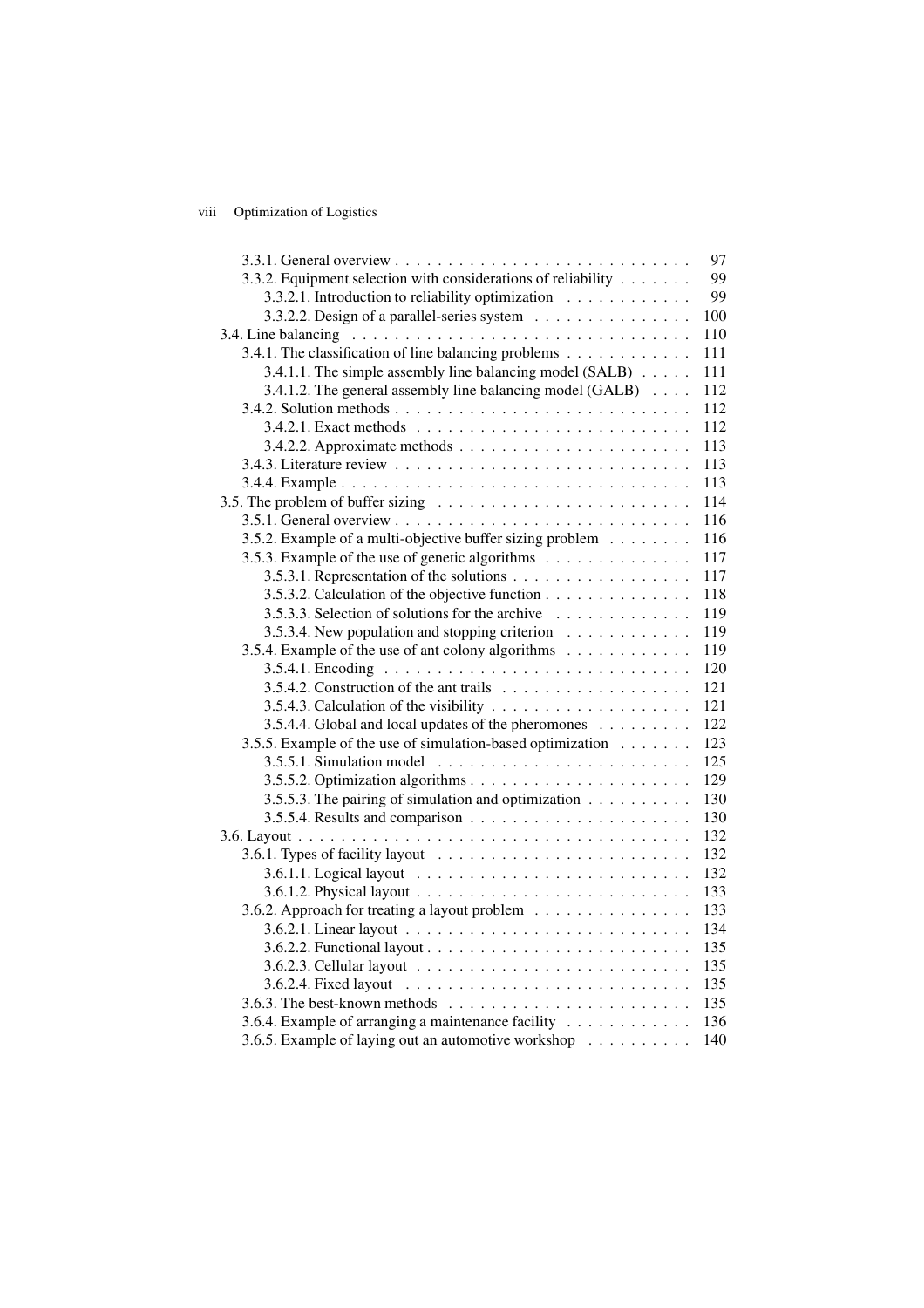|                                                                                 | 143 |
|---------------------------------------------------------------------------------|-----|
|                                                                                 | 143 |
|                                                                                 | 143 |
|                                                                                 | 143 |
|                                                                                 | 144 |
|                                                                                 | 145 |
|                                                                                 | 146 |
|                                                                                 | 147 |
|                                                                                 | 149 |
|                                                                                 | 150 |
|                                                                                 | 155 |
| 4.3.1. The different types of stocked products                                  | 156 |
|                                                                                 | 157 |
|                                                                                 | 157 |
|                                                                                 | 159 |
|                                                                                 | 159 |
|                                                                                 | 161 |
|                                                                                 | 162 |
|                                                                                 | 163 |
|                                                                                 | 165 |
| 4.3.6.1. Economic quantity: the Wilson formula                                  | 166 |
| 4.3.6.2. Economic quantity with a discount threshold                            | 167 |
| 4.3.6.3. Economic quantity with a uniform discount                              | 168 |
| 4.3.6.4. Economic quantity with a progressive discount                          | 169 |
| 4.3.6.5. Economic quantity with a variable ordering cost                        | 170 |
| 4.3.6.6. Economic quantity with order consolidation                             | 171 |
| 4.3.6.7. Economic quantity with a non-zero delivery time                        | 172 |
| 4.3.6.8. Economic quantity with progressive input                               | 172 |
| 4.3.6.9. Economic quantity with tolerated shortage                              | 173 |
|                                                                                 | 174 |
| 4.3.7.1. The $(r, Q)$ replenishment method $\ldots \ldots \ldots \ldots \ldots$ | 175 |
| 4.3.7.2. The $(T, S)$ replenishment method                                      | 175 |
| 4.3.7.3. The $(s, S)$ replenishment method $\ldots \ldots \ldots \ldots$        | 175 |
| 4.3.7.4. The $(T, r, S)$ replenishment method $\ldots \ldots \ldots \ldots$     | 176 |
| 4.3.7.5. The $(T, r, Q)$ replenishment method                                   | 177 |
|                                                                                 | 177 |
|                                                                                 | 178 |
| 4.4.1. Classifying cutting and packing problems                                 | 179 |
| 4.4.2. Packing problems in industrial systems                                   | 183 |
|                                                                                 | 183 |
|                                                                                 | 185 |
| 4.5. Production and replenishment planning, lot-sizing methods                  | 186 |
|                                                                                 | 186 |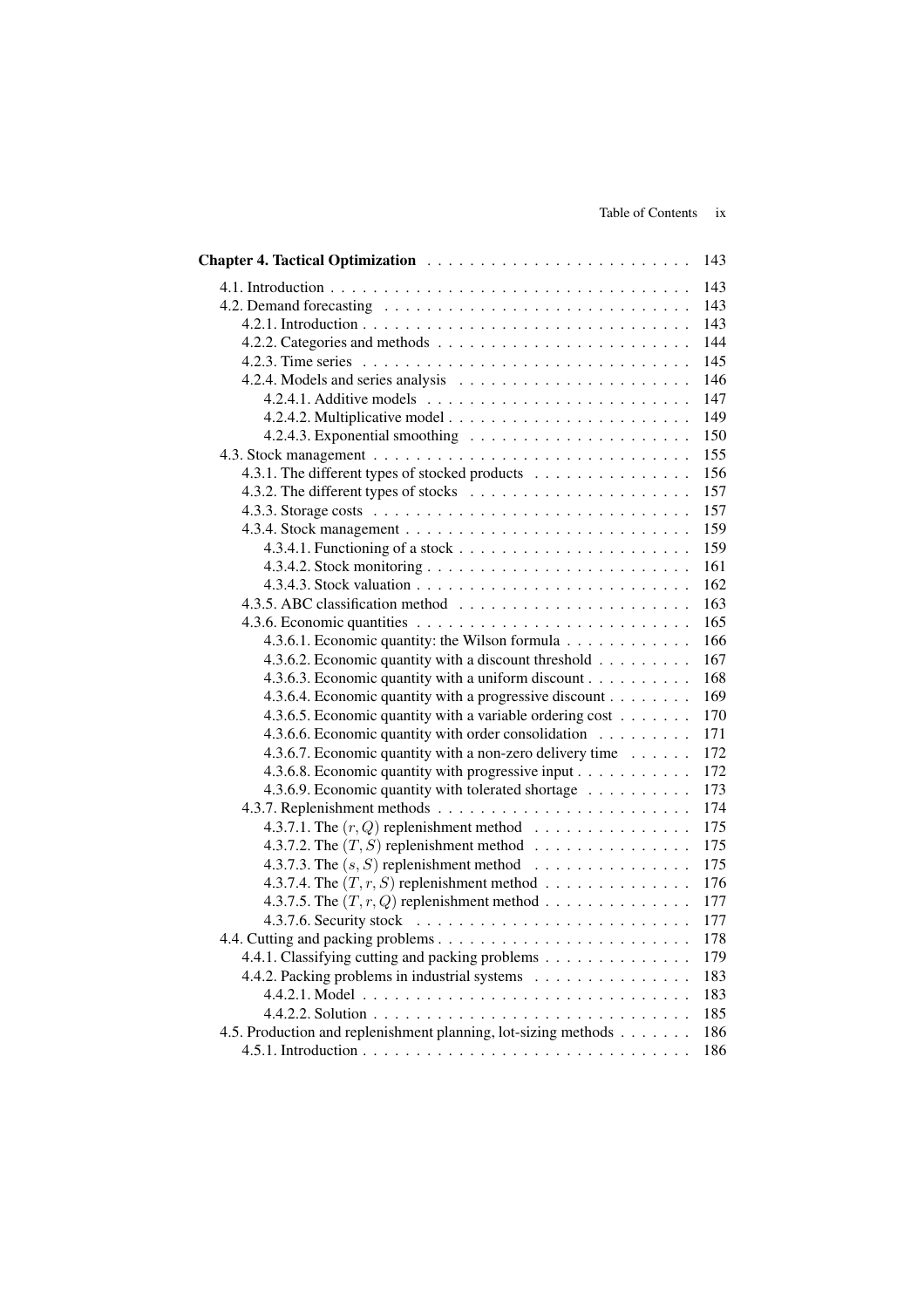## x Optimization of Logistics

|                                                                                                                                                                 | 186 |
|-----------------------------------------------------------------------------------------------------------------------------------------------------------------|-----|
|                                                                                                                                                                 | 187 |
| 4.5.3.1. The characteristic elements of the models                                                                                                              | 188 |
| 4.5.3.2. Lot-sizing in the scientific literature                                                                                                                | 189 |
|                                                                                                                                                                 | 190 |
|                                                                                                                                                                 | 191 |
| 4.5.4.2. The Florian and Klein method                                                                                                                           | 193 |
|                                                                                                                                                                 | 198 |
| 4.6.1. Evaluation, monitoring and improvement tools                                                                                                             | 198 |
| 4.6.1.1. The objective of metrology $\dots \dots \dots \dots \dots \dots \dots$                                                                                 | 198 |
| 4.6.1.2. Concepts of error and uncertainty                                                                                                                      | 198 |
|                                                                                                                                                                 | 199 |
|                                                                                                                                                                 | 199 |
| 4.6.1.5. Tests of normality $\ldots \ldots \ldots \ldots \ldots \ldots \ldots \ldots$                                                                           | 200 |
|                                                                                                                                                                 | 205 |
|                                                                                                                                                                 | 205 |
| 4.6.2.2. Reception control by measurement                                                                                                                       | 206 |
|                                                                                                                                                                 | 209 |
|                                                                                                                                                                 | 214 |
|                                                                                                                                                                 | 233 |
|                                                                                                                                                                 | 233 |
|                                                                                                                                                                 | 234 |
| 5.2.1. Basic notions $\ldots \ldots \ldots \ldots \ldots \ldots \ldots \ldots \ldots \ldots$                                                                    | 234 |
|                                                                                                                                                                 | 234 |
| 5.2.3. Definition of the criteria and objective functions                                                                                                       | 234 |
|                                                                                                                                                                 | 235 |
|                                                                                                                                                                 | 235 |
|                                                                                                                                                                 | 235 |
|                                                                                                                                                                 | 236 |
| 5.2.3.5. Objective functions $\ldots \ldots \ldots \ldots \ldots \ldots \ldots$                                                                                 | 236 |
|                                                                                                                                                                 | 238 |
|                                                                                                                                                                 | 239 |
| 5.2.4.1. Definition of a project $\ldots \ldots \ldots \ldots \ldots \ldots \ldots$                                                                             | 239 |
| 5.2.4.2. Projects with unlimited resources                                                                                                                      | 240 |
| 5.2.4.3. Projects with consumable resources                                                                                                                     | 247 |
|                                                                                                                                                                 | 252 |
|                                                                                                                                                                 |     |
|                                                                                                                                                                 | 254 |
| 5.2.5.1. Minimization of the mean flow time $1/r_i = 0/\sum C_i$                                                                                                | 254 |
| 5.2.5.2. Minimization of the mean weighted flow time                                                                                                            |     |
| $1/r_i = 0/\sum w_i C_i \ldots \ldots \ldots \ldots \ldots \ldots \ldots \ldots$<br>5.2.5.3. Minimization of the mean flow time $1/r_i, pmtn / \sum C_i \ldots$ | 257 |